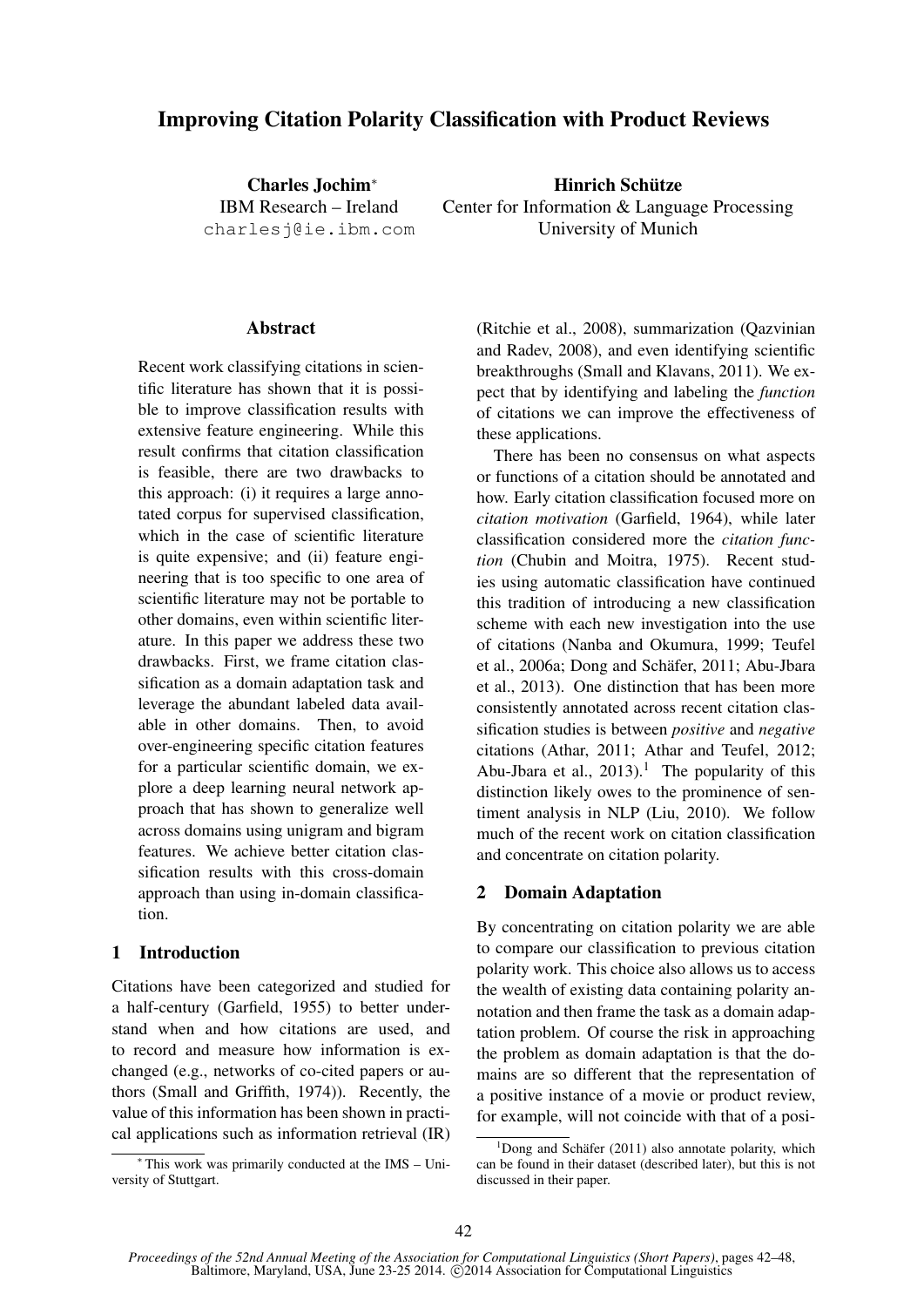tive scientific citation. On the other hand, because there is a limited amount of annotated citation data available, by leveraging large amounts of annotated polarity data we could potentially even improve citation classification.

We treat citation polarity classification as a sentiment analysis domain adaptation task and therefore must be careful not to define features that are too domain specific. Previous work in citation polarity classification focuses on finding new citation features to improve classification, borrowing a few from text classification in general (e.g., ngrams), and perhaps others from sentiment analysis problems (e.g., the polarity lexicon from Wilson et al. (2005)). We would like to do as little feature engineering as possible to ensure that the features we use are meaningful across domains. However, we do still want features that somehow capture the inherent positivity or negativity of our labeled instances, i.e., citations or Amazon product reviews. Currently a popular approach for accomplishing this is to use deep learning neural networks (Bengio, 2009), which have been shown to perform well on a variety of NLP tasks using only bag-of-word features (Collobert et al., 2011). More specifically related to our work, deep learning neural networks have been successfully employed for sentiment analysis (Socher et al., 2011) and for sentiment domain adaptation (Glorot et al., 2011). In this paper we examine one of these approaches, marginalized stacked denoising autoencoders (mSDA) from Chen et al. (2012), which has been successful in classifying the polarity of Amazon product reviews across product domains. Since mSDA achieved state-of-the-art performance in Amazon product domain adaptation, we are hopeful it will also be effective when switching to a more distant domain like scientific citations.

# 3 Experimental Setup

# 3.1 Corpora

We are interested in domain adaptation for citation classification and therefore need a target dataset of citations and a non-citation source dataset. There are two corpora available that contain citation function annotation, the DFKI Citation Corpus (Dong and Schäfer,  $2011$ ) and the IMS Citation Corpus (Jochim and Schütze, 2012). Both corpora have only about 2000 instances; unfortunately, there are no larger corpora available with citation

annotation and this task would benefit from more annotated data. Due to the infrequent use of negative citations, a substantial annotation effort (annotating over 5 times more data) would be necessary to reach 1000 negative citation instances, which is the number of negative instances in a single domain in the multi-domain corpus described below.

The DFKI Citation Corpus<sup>2</sup> has been used for classifying citation function (Dong and Schäfer, 2011), but the dataset also includes polarity annotation. The dataset has 1768 citation sentences with polarity annotation: 190 are labeled as *positive*, 57 as *negative*, and the vast majority, 1521, are left *neutral*. The second citation corpus, the IMS Citation Corpus<sup>3</sup> contains 2008 annotated citations: 1836 are labeled *positive* and 172 are labeled *negative*. Jochim and Schütze (2012) use annotation labels from Moravcsik and Murugesan (1975) where positive instances are labeled *confirmative*, negative instances are labeled *negational*, and there is no neutral class. Because each of the citation corpora is of modest size we combine them to form one citation dataset, which we will refer to as CITD. The two citation corpora comprising CITD both come from the ACL Anthology (Bird et al., 2008): the IMS corpus uses the ACL proceedings from 2004 and the DFKI corpus uses parts of the proceedings from 2007 and 2008. Since mSDA also makes use of large amounts of unlabeled data, we extend our CITD corpus with citations from the proceedings of the remaining years of the ACL, 1979–2003, 2005–2006, and 2009.

There are a number of non-citation corpora available that contain polarity annotation. For these experiments we use the Multi-Domain Sentiment Dataset<sup>4</sup> (henceforth MDSD), introduced by Blitzer et al. (2007). We use the version of the MDSD that includes *positive* and *negative* labels for product reviews taken from Amazon.com in the following domains: books, dvd, electronics, and kitchen. For each domain there are 1000 positive reviews and 1000 negative reviews that comprise the "labeled" data, and then roughly 4000 more reviews in the "unlabeled"<sup>5</sup> data. Reviews

<sup>2</sup>https://aclbib.opendfki.de/repos/ trunk/citation\_classification\_dataset/

<sup>3</sup>http://www.ims.uni-stuttgart.de/

<sup>˜</sup>jochimcs/citation-classification/ <sup>4</sup>http://www.cs.jhu.edu/˜mdredze/

datasets/sentiment/

<sup>&</sup>lt;sup>5</sup>It is usually treated as unlabeled data even though it ac-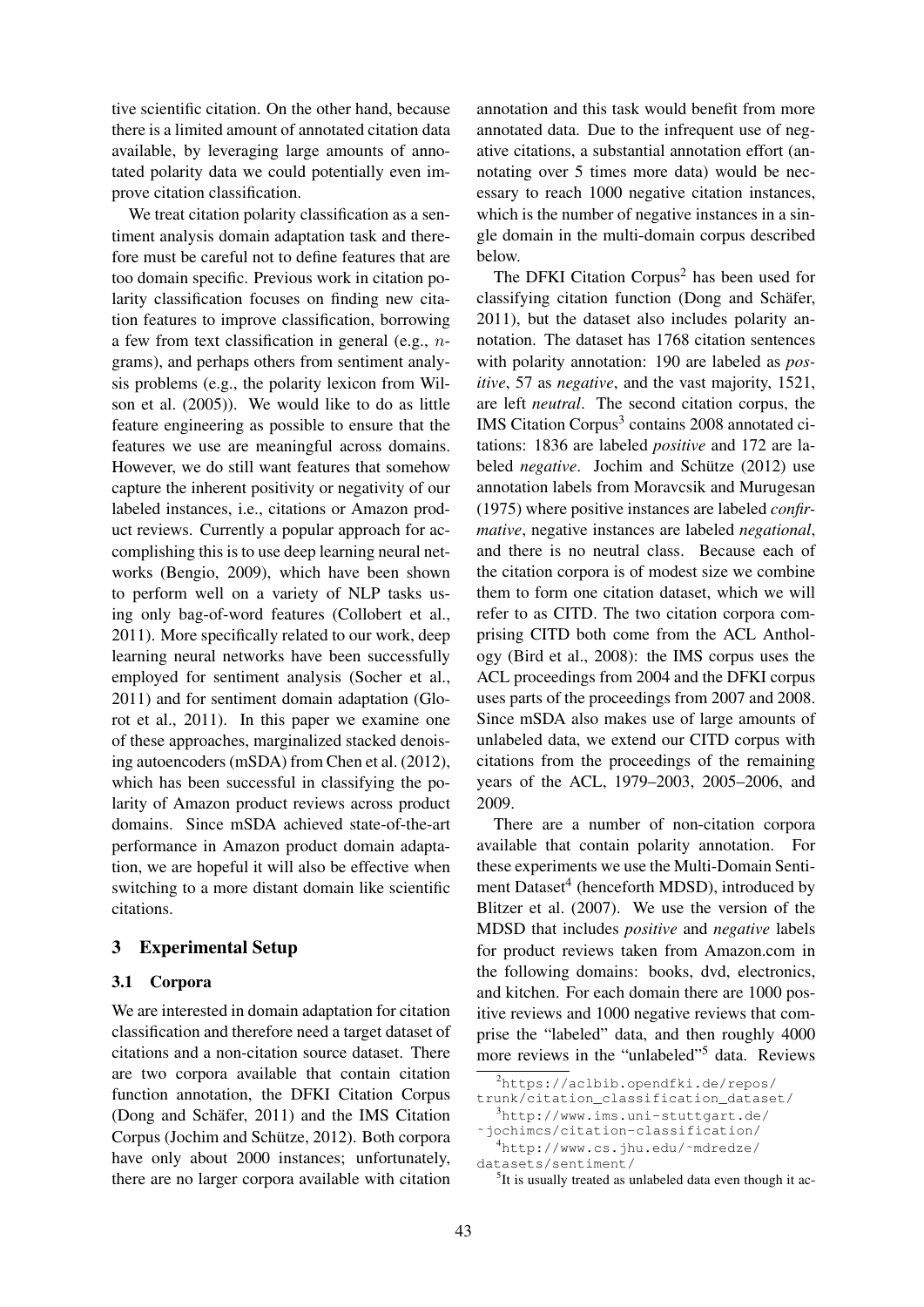| Corpus      | Instances | Pos.   | Neg.   | Neut. |
|-------------|-----------|--------|--------|-------|
| <b>DFKI</b> | 1768      | 190    | 57     | 1521  |
| <b>IMS</b>  | 2008      | 1836   | 172    |       |
| <b>MDSD</b> | 27,677    | 13,882 | 13.795 |       |

Table 1: Polarity corpora.

were preprocessed so that for each review you find a list of unigrams and bigrams with their frequency within the review. Unigrams from a stop list of 55 stop words are removed, but stop words in bigrams remain.

Table 1 shows the distribution of polarity labels in the corpora we use for our experiments. We combine the DFKI and IMS corpora into the CITD corpus. We omit the citations labeled *neutral* from the DFKI corpus because the IMS corpus does not contain neutral annotation nor does the MDSD. It is the case in many sentiment analysis corpora that only positive and negative instances are included, e.g., (Pang et al., 2002).

The citation corpora presented above are both unbalanced and both have a highly skewed distribution. The MDSD on the other hand is evenly balanced and an effort was even made to keep the data treated as "unlabeled" rather balanced. For this reason, in line with previous work using MDSD, we balance the labeled portion of the CITD corpus. This is done by taking 179 unique negative sentences in the DFKI and IMS corpora and randomly selecting an equal number of positive sentences. The IMS corpus can have multiple labeled citations per sentence: there are 122 sentences containing the 172 negative citations from Table 1. The final CITD corpus comprises this balanced corpus of 358 labeled citation sentences plus another 22,093 unlabeled citation sentences.

#### 3.2 Features

In our experiments, we restrict our features to unigrams and bigrams from the product review or citation context (i.e., the sentence containing the citation). This follows previous studies in domain adaptation (Blitzer et al., 2007; Glorot et al., 2011). Chen et al. (2012) achieve state-of-the-art results on MDSD by testing the 5000 and 30,000 most frequent unigram and bigram features.

Previous work in citation classification has largely focused on identifying new features for

improving classification accuracy. A significant amount of effort goes into engineering new features, in particular for identifying cue phrases, e.g., (Teufel et al., 2006b; Dong and Schäfer, 2011). However, there seems to be little consensus on which features help most for this task. For example, Abu-Jbara et al. (2013) and Jochim and Schütze  $(2012)$  find the list of polar words from Wilson et al. (2005) to be useful, and neither study lists dependency relations as significant features. Athar (2011) on the other hand reported significant improvement using dependency relation features and found that the same list of polar words slightly hurt classification accuracy. The classifiers and implementation of features varies between these studies, but the problem remains that there seems to be no clear set of features for citation polarity classification.

The lack of consensus on the most useful citation polarity features coupled with the recent success of deep learning neural networks (Collobert et al., 2011) further motivate our choice to limit our features to the n-grams available in the product review or citation context and not rely on external resources or tools for additional features.

## 3.3 Classification with mSDA

For classification we use marginalized stacked denoising autoencoders (mSDA) from Chen et al.  $(2012)^6$  plus a linear SVM. mSDA takes the concept of *denoising* – introducing noise to make the autoencoder more robust – from Vincent et al. (2008), but does the optimization in closed form, thereby avoiding iterating over the input vector to stochastically introduce noise. The result of this is faster run times and currently state-of-the-art performance on MDSD, which makes it a good choice for our domain adaptation task. The mSDA implementation comes with LIBSVM, which we replace with LIBLINEAR (Fan et al., 2008) for faster run times with no decrease in accuracy. LIB-LINEAR, with default settings, also serves as our baseline.

## 3.4 Outline of Experiments

Our initial experiments simply extend those of Chen et al. (2012) (and others who have used MDSD) by adding another domain, citations. We train on each of the domains from the MDSD –

tually contains positive and negative labels, which have been used, e.g., in (Chen et al., 2012).

<sup>6</sup>We use their MATLAB implementation available at http://www.cse.wustl.edu/˜mchen/code/ mSDA.tar.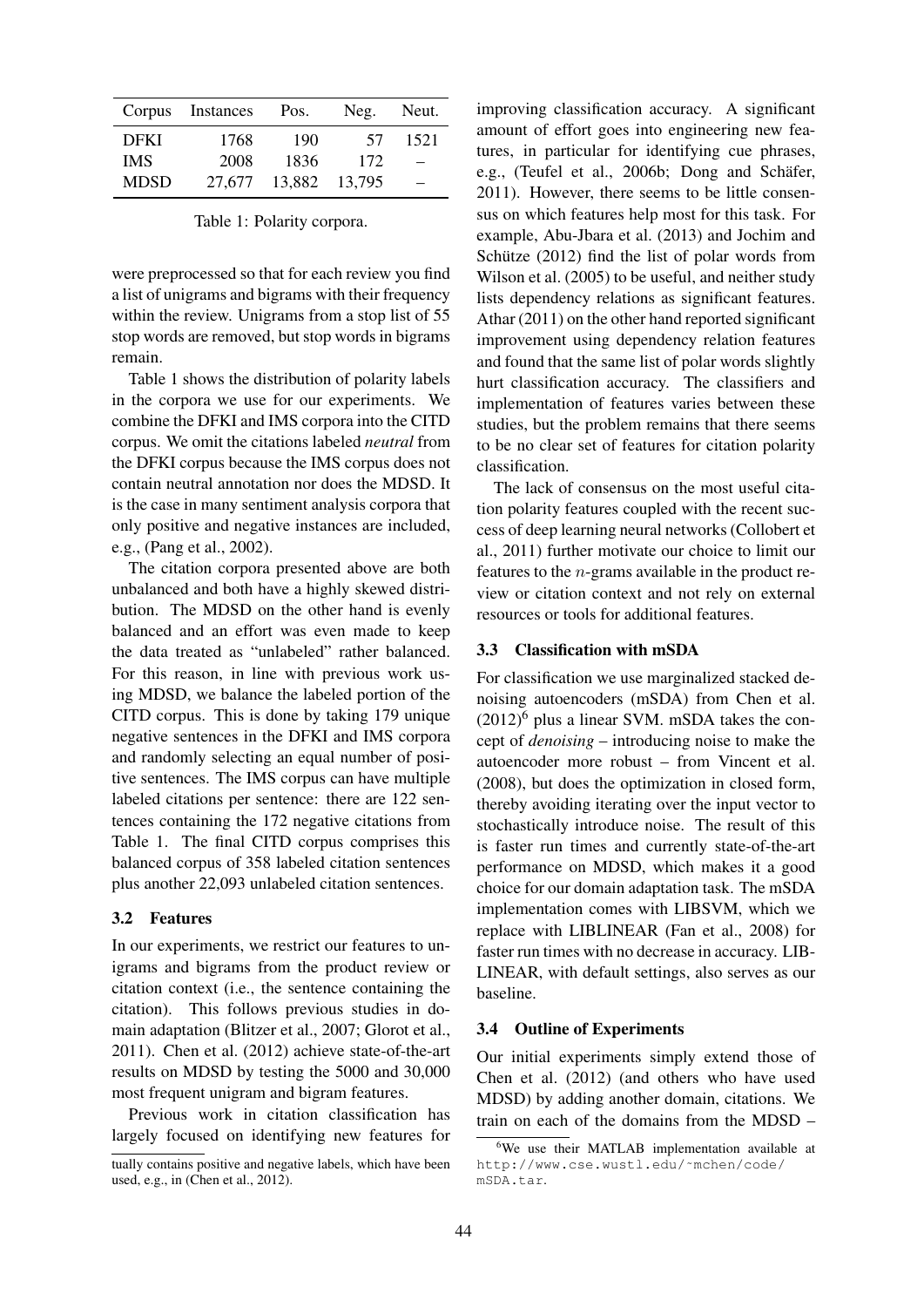

Figure 1: Cross domain macro- $F_1$  results training on Multi-Domain Sentiment Dataset and testing on citation dataset (CITD). The horizontal line indicates macro- $F_1$  for in-domain citation classification.

books, dvd, electronics, and kitchen – and test on the citation data. We split the labeled data 80/20 following Blitzer et al. (2007) (cf. Chen et al. (2012) train on all "labeled" data and test on the "unlabeled" data). These experiments should help answer two questions: does a larger amount of training data, even if out of domain, improve citation classification; and how well do the different product domains generalize to citations (i.e., which domains are most similar to citations)?

In contrast to previous work using MDSD, a lot of the work in domain adaptation also leverages a small amount of labeled target data. In our second set of experiments, we follow the domain adaptation approaches described in (Daumé III, 2007) and train on product review and citation data before testing on citations.

# 4 Results and Discussion

#### 4.1 Citation mSDA

Our initial results show that using mSDA for domain adaptation to citations actually outperforms in-domain classification. In Figure 1 we compare citation classification with mSDA to the SVM baseline. Each pair of vertical bars represents training on a domain from MDSD (e.g., books) and testing on CITD. The dark gray bar indicates the  $F_1$  scores for the SVM baseline using the

30,000 features and the lighter gray bar shows the mSDA results. The black horizontal line indicates the  $F_1$  score for in-domain citation classification, which sometimes represents the goal for domain adaptation. We can see that using a larger dataset, even if out of domain, does improve citation classification. For books, dvd, and electronics, even the SVM baseline improves on in-domain classification. mSDA does better than the baseline for all domains except dvd. Using a larger training set, along with mSDA, which makes use of the unlabeled data, leads to the best results for citation classification.

In domain adaptation we would expect the domains most similar to the target to lead to the highest results. Like Dai et al. (2007), we measure the Kullback-Leibler divergence between the source and target domains' distributions. According to this measure, citations are most similar to the books domain. Therefore, it is not surprising that training on books performs well on citations, and intuitively, among the domains in the Amazon dataset, a book review is most similar to a scientific citation. This makes the good mSDA results for electronics a bit more surprising.

#### 4.2 Easy Domain Adaptation

The results in Section 4.1 are for *semi-supervised* domain adaptation: the case where we have some large annotated corpus (Amazon product reviews) and a large unannotated corpus (citations). There have been a number of other successful attempts at *fully supervised* domain adaptation, where it is assumed that some small amount of data is annotated in the target domain (Chelba and Acero, 2004; Daumé III, 2007; Jiang and Zhai, 2007). To see how mSDA compares to supervised domain adaptation we take the various approaches presented by Daumé III (2007). The results of this comparison can be seen in Table 2. Briefly, "All" trains on source and target data; "Weight" is the same as "All" except that instances may be weighted differently based on their domain (weights are chosen on a development set); "Pred" trains on the source data, makes predictions on the target data, and then trains on the target data with the predictions; "LinInt" linearly interpolates predictions using the source-only and target-only models (the interpolation parameter is chosen on a development set); "Augment" uses a larger feature set with sourcespecific and target-specific copies of features; see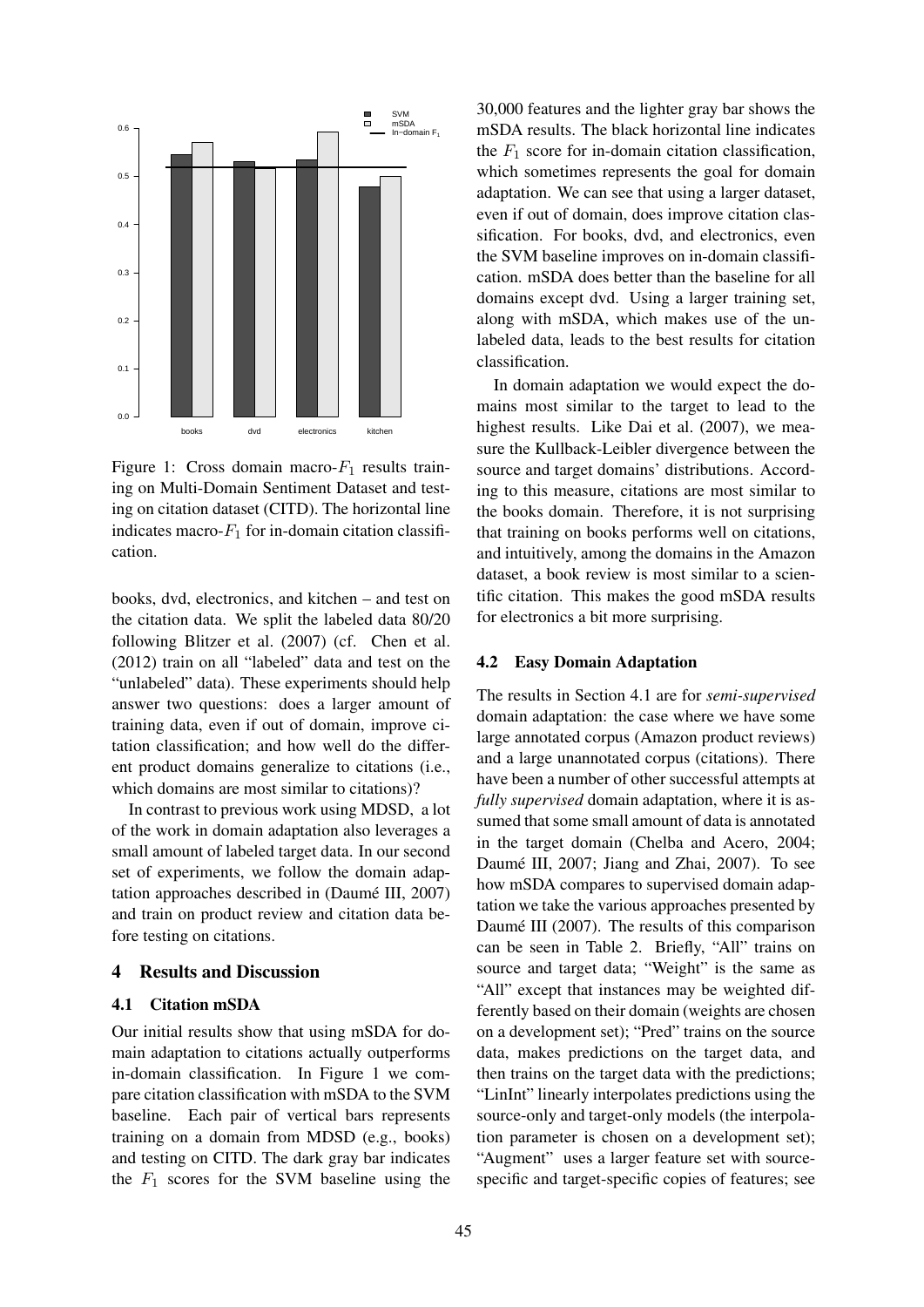| Domain      | Baseline All |      |      |      |      | Weight Pred LinInt Augment | mSDA |
|-------------|--------------|------|------|------|------|----------------------------|------|
| books       | 54.5         | 54.8 | 52.0 | 51.9 | 53.4 | 53.4                       | 57.1 |
| dvd         | 53.2         | 50.9 | 56.0 | 53.4 | 51.9 | 47.5                       | 51.6 |
| electronics | 53.4         | 49.0 | 50.5 | 53.4 | 54.8 | 51.9                       | 59.2 |
| kitchen     | 47.9         | 48.8 | 50.7 | 53.4 | 52.6 | 49.2                       | 50.1 |
| citations   | 51.9         |      |      |      |      |                            | 54.9 |

Table 2: Macro- $F_1$  results on CITD using different domain adaptation approaches.

(Daumé III, 2007) for further details.

We are only interested in citations as the target domain. Daumé's source-only baseline corresponds to the "Baseline" column for domains: books, dvd, electronics, and kitchen; while his target-only baseline can be seen for citations in the last row of the "Baseline" column in Table 2.

The semi-supervised mSDA performs quite well with respect to the fully supervised approaches, obtaining the best results for books and electronics, which are also the highest scores overall. Weight and Pred have the highest  $F_1$  scores for dvd and kitchen respectively. Daumé III (2007) noted that the "Augment" algorithm performed best when the target-only results were better than the source-only results. When this was not the case in his experiments, i.e., for the treebank chunking task, both Weight and Pred were among the best approaches. In our experiments, training on source-only outperforms target-only, with the exception of the kitchen domain.

We have included the line for citations to see the results training only on the target data ( $F_1 = 51.9$ ) and to see the improvement when using all of the unlabeled data with mSDA  $(F_1 = 54.9)$ .

#### 4.3 Discussion

These results are very promising. Although they are not quite as high as other published results for citation polarity (Abu-Jbara et al.,  $2013$ )<sup>7</sup>, we have shown that you can improve citation polarity classification by leveraging large amounts of annotated data from other domains and using a simple set of features.

mSDA and fully supervised approaches can also be straightforwardly combined. We do not present those results here due to space constraints. The combination led to mixed results: adding mSDA to the supervised approaches tended to improve  $F_1$ over those approaches but results never exceeded the top mSDA numbers in Table 2.

# 5 Related Work

Teufel et al. (2006b) introduced automatic citation function classification, with classes that could be grouped as positive, negative, and neutral. They relied in part on a manually compiled list of cue phrases that cannot easily be transferred to other classification schemes or other scientific domains. Athar (2011) followed this and was the first to specifically target polarity classification on scientific citations. He found that dependency tuples contributed the most significant improvement in results. Abu-Jbara et al. (2013) also looks at both citation function and citation polarity. A big contribution of this work is that they also train a CRF sequence tagger to find the citation context, which significantly improves results over using only the citing sentence. Their feature analysis indicates that lexicons for negation, speculation, and polarity were most important for improving polarity classification.

# 6 Conclusion

Robust citation classification has been hindered by the relative lack of annotated data. In this paper we successfully use a large, out-of-domain, annotated corpus to improve the citation polarity classification. Our approach uses a deep learning neural network for domain adaptation with labeled out-of-domain data and unlabeled in-domain data. This semi-supervised domain adaptation approach outperforms the in-domain citation polarity classification and other fully supervised domain adaptation approaches.

Acknowledgments. We thank the DFG for funding this work (SPP 1335 *Scalable Visual Analytics*).

 $7$ Their work included a CRF model to identify the citation context that gave them an increase of 9.2 percent  $F_1$  over a single sentence citation context. Our approach achieves similar macro- $F_1$  on only the citation sentence, but using a different corpus.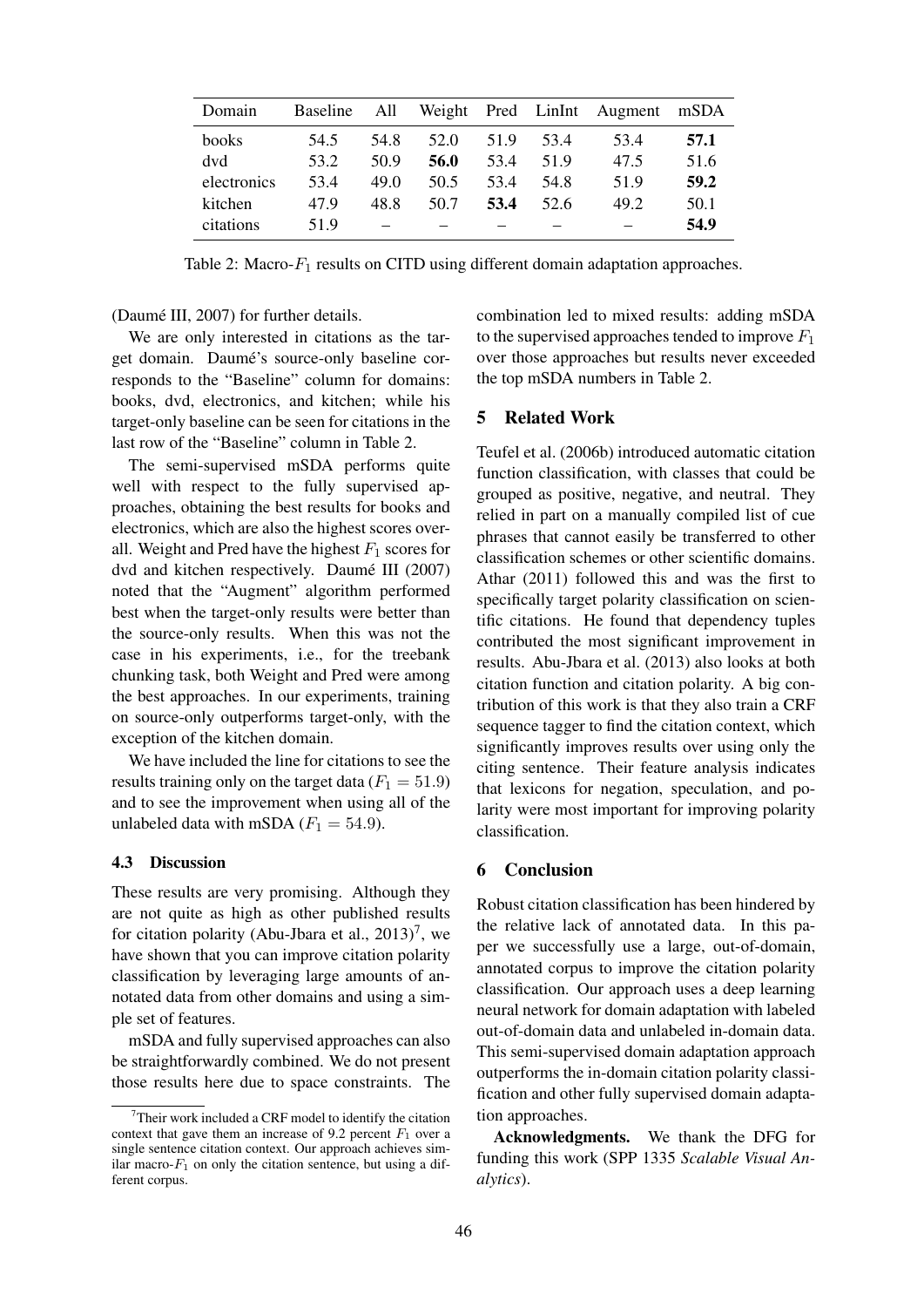#### References

- Amjad Abu-Jbara, Jefferson Ezra, and Dragomir Radev. 2013. Purpose and polarity of citation: Towards NLP-based bibliometrics. In *Proceedings of NAACL-HLT*, pages 596–606.
- Awais Athar and Simone Teufel. 2012. Contextenhanced citation sentiment detection. In *Proceedings of NAACL-HLT*, pages 597–601.
- Awais Athar. 2011. Sentiment analysis of citations using sentence structure-based features. In *Proceedings of ACL Student Session*, pages 81–87.
- Yoshua Bengio. 2009. Learning deep architectures for AI. *Foundations and Trends in Machine Learning*, 2(1):1–127.
- Steven Bird, Robert Dale, Bonnie Dorr, Bryan Gibson, Mark Joseph, Min-Yen Kan, Dongwon Lee, Brett Powley, Dragomir Radev, and Yee Fan Tan. 2008. The ACL anthology reference corpus: A reference dataset for bibliographic research in computational linguistics. In *Proceedings of LREC*, pages 1755– 1759.
- John Blitzer, Mark Dredze, and Fernando Pereira. 2007. Biographies, Bollywood, boom-boxes and blenders: Domain adaptation for sentiment classification. In *Proceedings of ACL*, pages 440–447.
- Ciprian Chelba and Alex Acero. 2004. Adaptation of maximum entropy capitalizer: Little data can help a lot. In *Proceedings of EMNLP*, pages 285–292.
- Minmin Chen, Zhixiang Eddie Xu, Kilian Q. Weinberger, and Fei Sha. 2012. Marginalized denoising autoencoders for domain adaptation. In *Proceedings of ICML*, pages 767–774.
- Daryl E. Chubin and Soumyo D. Moitra. 1975. Content analysis of references: Adjunct or alternative to citation counting? *Social Studies of Science*, 5:423– 441.
- Ronan Collobert, Jason Weston, Léon Bottou, Michael Karlen, Koray Kavukcuoglu, and Pavel P. Kuksa. 2011. Natural language processing (almost) from scratch. *Journal of Machine Learning Research*, 12:2493–2537.
- Wenyuan Dai, Gui-Rong Xue, Qiang Yang, and Yong Yu. 2007. Transferring naive bayes classifiers for text classification. In *AAAI*, pages 540–545.
- Hal Daumé III. 2007. Frustratingly easy domain adaptation. In *Proceedings of ACL*, pages 256–263.
- Cailing Dong and Ulrich Schäfer. 2011. Ensemblestyle self-training on citation classification. In *Proceedings of IJCNLP*, pages 623–631.
- Rong-En Fan, Kai-Wei Chang, Cho-Jui Hsieh, Xiang-Rui Wang, and Chih-Jen Lin. 2008. Liblinear: A library for large linear classification. *Journal of Machine Learning Research*, 9:1871–1874.
- Eugene Garfield. 1955. Citation indexes to science: A new dimension in documentation through association of ideas. *Science*, 122:108–111.
- Eugene Garfield. 1964. Can citation indexing be automated? In *Statistical Association Methods for Mechanized Documentation, Symposium Proceedings*, pages 189–192.
- Xavier Glorot, Antoine Bordes, and Yoshua Bengio. 2011. Domain adaptation for large-scale sentiment classification: A deep learning approach. In *Proceedings of ICML*, pages 513–520.
- Jing Jiang and ChengXiang Zhai. 2007. Instance weighting for domain adaptation in NLP. In *ACL*, pages 264–271.
- Charles Jochim and Hinrich Schütze. 2012. Towards a generic and flexible citation classifier based on a faceted classification scheme. In *Proceedings of COLING*, pages 1343–1358.
- Bing Liu. 2010. Sentiment analysis and subjectivity. In Nitin Indurkhya and Fred J. Damerau, editors, *Handbook of Natural Language Processing, Second Edition*. CRC Press, Taylor and Francis Group.
- Michael J. Moravcsik and Poovanalingam Murugesan. 1975. Some results on the function and quality of citations. *Social Studies of Science*, 5:86–92.
- Hidetsugu Nanba and Manabu Okumura. 1999. Towards multi-paper summarization using reference information. In *Proceedings of IJCAI*, pages 926– 931.
- Bo Pang, Lillian Lee, and Shivakumar Vaithyanathan. 2002. Thumbs up? sentiment classification using machine learning techniques. In *Proceedings of EMNLP*, pages 79–86.
- Vahed Qazvinian and Dragomir R. Radev. 2008. Scientific paper summarization using citation summary networks. In *Proceedings of COLING*, pages 689– 696.
- Anna Ritchie, Stephen Robertson, and Simone Teufel. 2008. Comparing citation contexts for information retrieval. In *Proceedings of CIKM*, pages 213–222.
- Henry G. Small and Belver C. Griffith. 1974. The structure of scientific literatures I: Identifying and graphing specialties. *Science Studies*, 4(1):17–40.
- Henry Small and Richard Klavans. 2011. Identifying scientific breakthroughs by combining co-citation analysis and citation context. In *Proceedings of International Society for Scientometrics and Informetrics*.
- Richard Socher, Jeffrey Pennington, Eric H. Huang, Andrew Y. Ng, and Christopher D. Manning. 2011. Semi-supervised recursive autoencoders for predicting sentiment distributions. In *Proceedings of EMNLP*, pages 151–161.